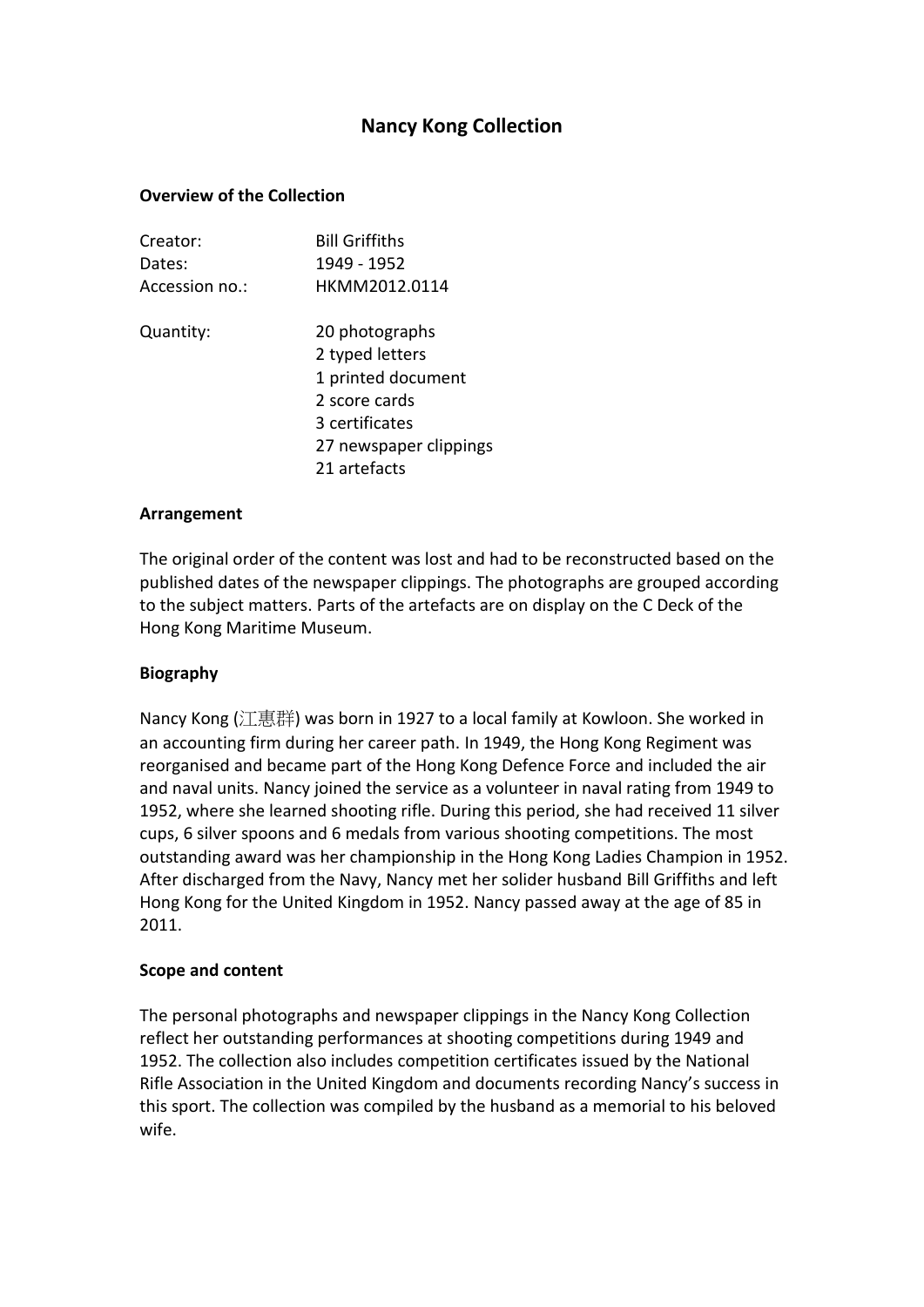# **Restrictions and Ownership**

The materials are open for research consultation. The copyright permission of the photographs is restricted to the Hong Kong Maritime Museum. Reproduction of newspaper clippings is not allowed due to their unknown sources and copyright status.

# **Index terms**

This collection is indexed under the Library of Congress Subject Heading. Researchers should search the catalogue using the following headings.

| Organisations | Hong Kong Defence Force           |
|---------------|-----------------------------------|
|               | Hong Kong Ladies Champion         |
|               | <b>National Rifle Association</b> |
|               | Hong Kong Rifle Association       |
|               |                                   |

| Subjects | Shooting           |
|----------|--------------------|
|          | Targets (Shooting) |

#### **Document types**

Clippings (newspaper). Photographs. Printed ephemera. Certificates. Typed manuscripts. Photographic negatives. Envelopes.

# **Conditions**

Two photographs have faded in colour. The typed letters are fragile and so not recommended for further handling.

# **Additional information**

*Hong Kong Heritage* interviewed with Bill Griffiths at RTHK on 29 December 2013: http://podcast.rthk.hk/podcast/item\_epi.php?pid=164&lang=en-US&id=27093

# **Related materials**

The folder contains two negatives inside an envelope. An empty envelope addressed to Nancy Kong is also included.

Full list of donated artefacts

| HKMM2012.0114.0060 | Two pieces (trophy, base)       |
|--------------------|---------------------------------|
|                    | Trophy: silver colour, no marks |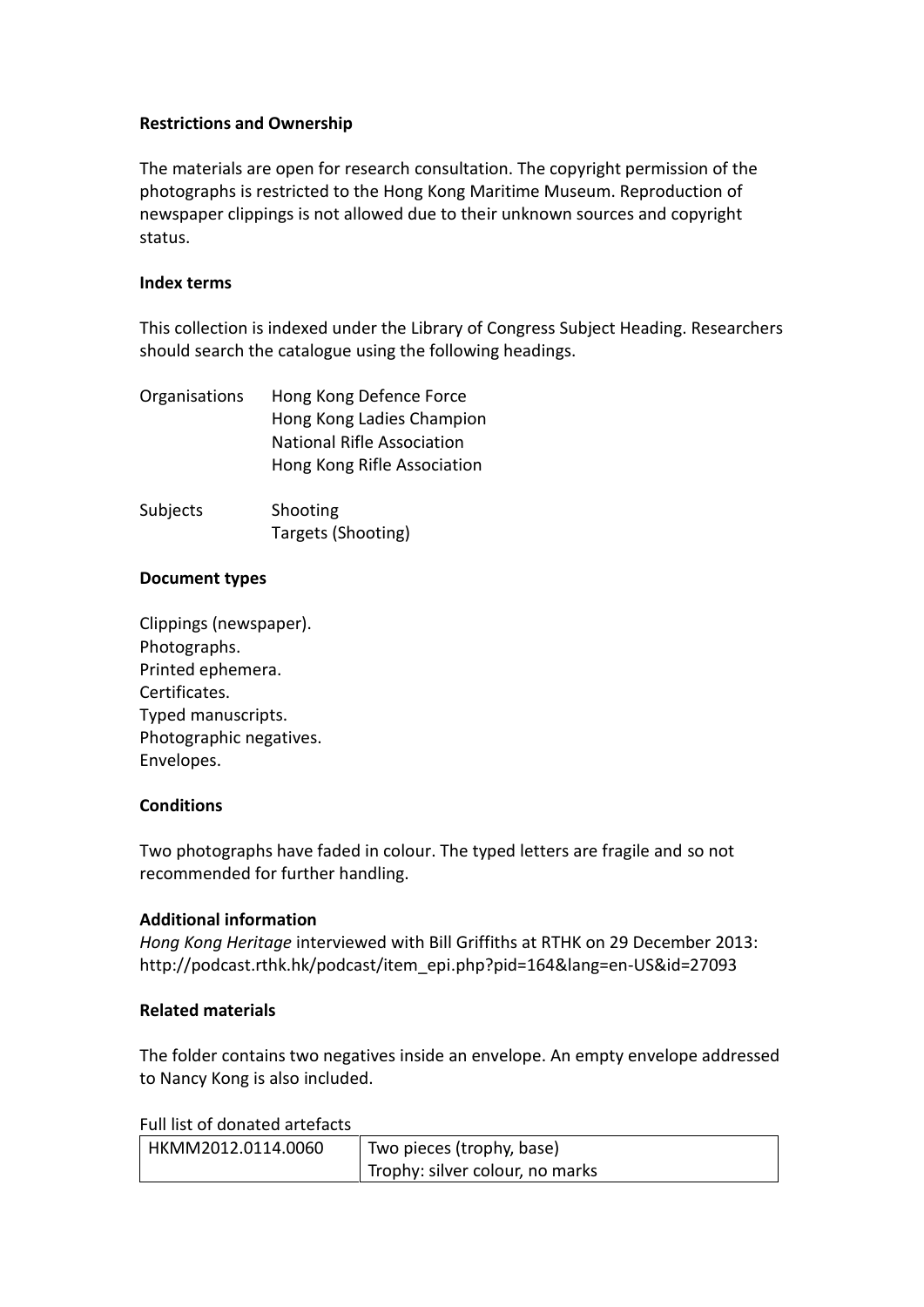|                       | Base: plastic material                              |  |  |
|-----------------------|-----------------------------------------------------|--|--|
| HKMM2012.0114.0061    | Two pieces (trophy, base)                           |  |  |
|                       | Trophy: silver colour                               |  |  |
|                       | Marks: on the front "LADIES 22 WINNER 1964 MRS.     |  |  |
|                       | W.D. GRIFFITHS"                                     |  |  |
|                       | Base: wood material, with the rim paint lost        |  |  |
| HKMM2012.0114.0062    | Two pieces (trophy, base)                           |  |  |
|                       | Trophy: silver colour, with the back rim deformed   |  |  |
|                       | Marks: on the front "H.K.A.1.10.50"                 |  |  |
|                       | Base: wood material                                 |  |  |
| HKMM2012.0114.0063    | One piece (trophy, base)                            |  |  |
|                       | Trophy: silver colour                               |  |  |
|                       | Marks: on the front "HONG KONG 1951"                |  |  |
|                       | Base: plastic material                              |  |  |
| HKMM2012.0114.0064    | One piece (trophy)                                  |  |  |
|                       | Trophy: plated gold                                 |  |  |
|                       | Marks: on the front "HONG KONG 1951"                |  |  |
| HKMM2012.0114.0065    | Two pieces (trophy, base)                           |  |  |
|                       | Trophy: plated gold                                 |  |  |
|                       | Marks: on the front "THE WATSON CUP (CLASS 1)       |  |  |
|                       | <b>HONGKONG BISLEY 1952"</b>                        |  |  |
|                       | Base: plastic material                              |  |  |
| HKMM2012.0114.0066    | One piece (trophy, base)                            |  |  |
|                       | Trophy: silver colour                               |  |  |
|                       | Marks: on the back, at the bottom "EP.N.S.PAT.NO 4- |  |  |
|                       | 32729. MADE IN ENGLAND"                             |  |  |
|                       | Base: plastic material                              |  |  |
| HKMM2012.0114.0067    | One piece (trophy, base)                            |  |  |
|                       | Trophy: silver colour                               |  |  |
|                       | Marks: on the front "HONG KONG 1951"                |  |  |
|                       | Base: plastic material                              |  |  |
| HKMM2012.0114.0068    | One piece (trophy, base)                            |  |  |
|                       | Trophy: plated gold, no marks                       |  |  |
|                       | Base: plastic material                              |  |  |
| HKMM2012.0114.0069    | Two pieces (trophy, base)                           |  |  |
|                       | Trophy: plated gold, no marks                       |  |  |
|                       | Base: wood material                                 |  |  |
| HKMM2012.0114.0070    | One piece (trophy, base)                            |  |  |
|                       | Trophy: silver colour                               |  |  |
|                       | Base: plastic material                              |  |  |
| HKMM2012.0114.0071a-e | Spoon: HKRA, silver                                 |  |  |
| HKMM2012.0114.0071f   | Spoon                                               |  |  |
| HKMM2012.0114.0072    | 6 medals on a wooden plaque                         |  |  |